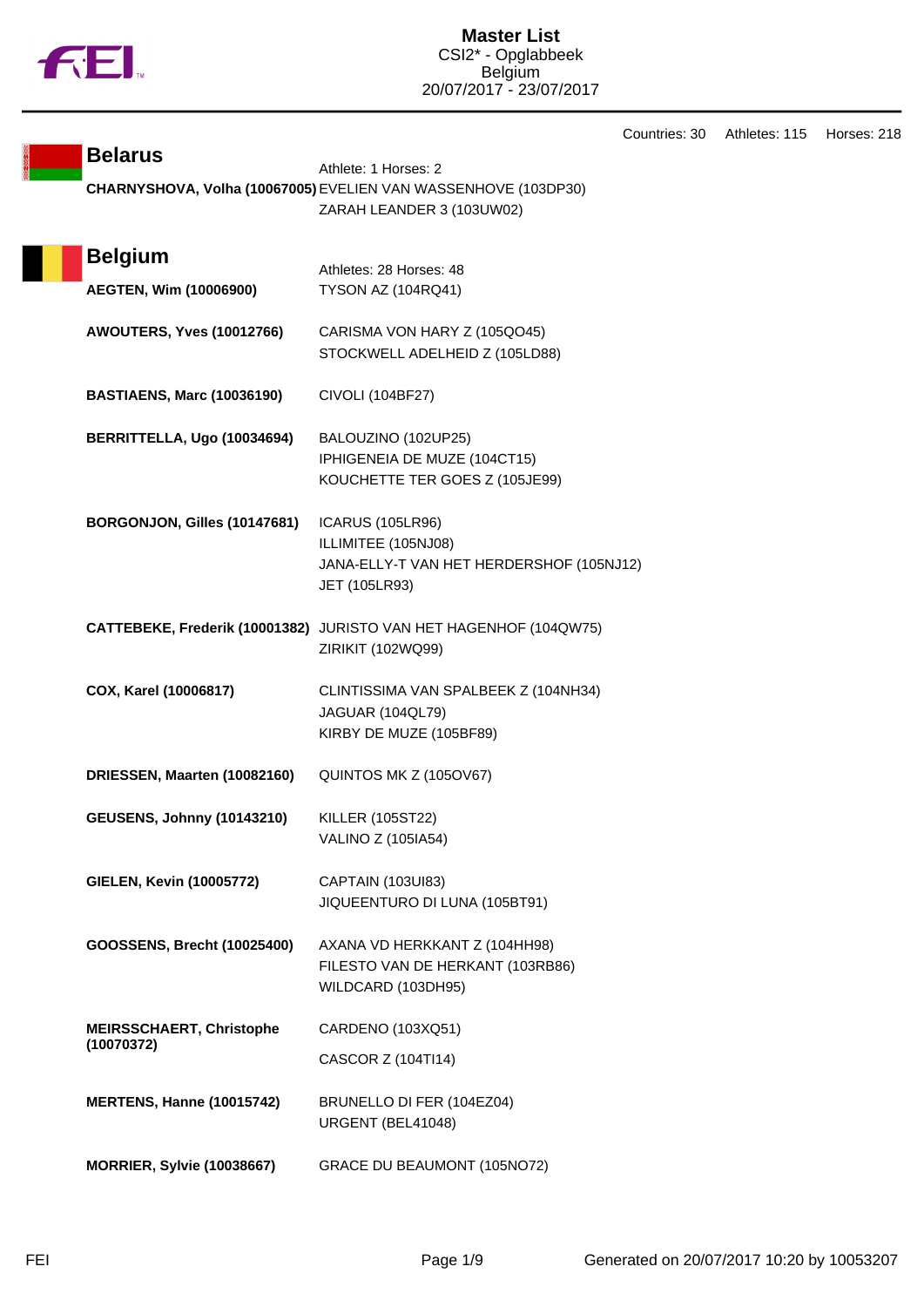

## **Master List** CSI2\* - Opglabbeek Belgium 20/07/2017 - 23/07/2017

| PHILIPPE, Charlotte (10081921)                         | JERENMIAS VAN HET HULSTENHOF (104SN26)                                                   |
|--------------------------------------------------------|------------------------------------------------------------------------------------------|
| PIETRONIRO, Maud (10116789)                            | LC RIVIERE ROUGE (103LP75)                                                               |
| POLSPOEL, Daisy (10106917)                             | CHACONNE (104IJ37)                                                                       |
| <b>REYNDERS, Rune (10117348)</b>                       | IZZY (104SS18)                                                                           |
| <b>SYMONS, Hannes (10059388)</b>                       | <b>JUGANA (105MC91)</b>                                                                  |
| <b>TIMMERMAN, Stijn (10151866)</b>                     | JE TAIME FLAMENCO (104YD67)                                                              |
| TYTECA, Maxime (10105922)                              | HECHLEY LUCKY (104HJ76)                                                                  |
| <b>VAN DE POEL, Vicky (10036199)</b>                   | DEMOISELLE DE LA POMME (104QE84)<br>IMPOSANTE DE MUZE (104MW17)                          |
| <b>VAN ENDE, Lien (10047866)</b>                       | CITA P Z (104SS04)<br>DUSTIN VD VINKHOEVE Z (105EW02)<br>ETHIAS VAN'T ELZENHOF (105JO98) |
| VAN MINNEBRUGGEN, Thomas<br>(10017386)                 | ISRAEL V/D DENNEHOEVE (104HO02)                                                          |
| VAN OLST, Mike (10017268)                              | CALVA D'OR Z (104ND57)<br>CASUALITY Z (103TN05)<br>TAKE A CHANCE ON ME Z (104ND67)       |
| VANDENBERK, Jens (10063281)                            | AMEX Z (104HW52)                                                                         |
| VANDEREYT, Patrick (10026015)                          | JES VAN HET LINDEHOF (104RQ60)                                                           |
| <b>VOLO, Cedric (10020556)</b>                         | C LANO JT (104HK33)                                                                      |
| <b>Brazil</b><br>DE ANDRADE COSTA, Pedro<br>(10016109) | Athletes: 2 Horses: 4<br>ACOVARO (103JI98)<br>CASENA 2 (103MC80)<br>CORNET 2 (103LO38)   |
| <b>FREIRE, Andre (10021879)</b>                        | BROWNBOY (103ZR74)                                                                       |
| <b>China (People's</b>                                 | Athlete: 1 Horse: 1                                                                      |
| <b>Republic of)</b><br>ZHANG, Xingjia (10108196)       | FOR PASSION D IVE Z (103TM55)                                                            |
| <b>Chinese Taipei</b>                                  | Athletes: 2 Horses: 4                                                                    |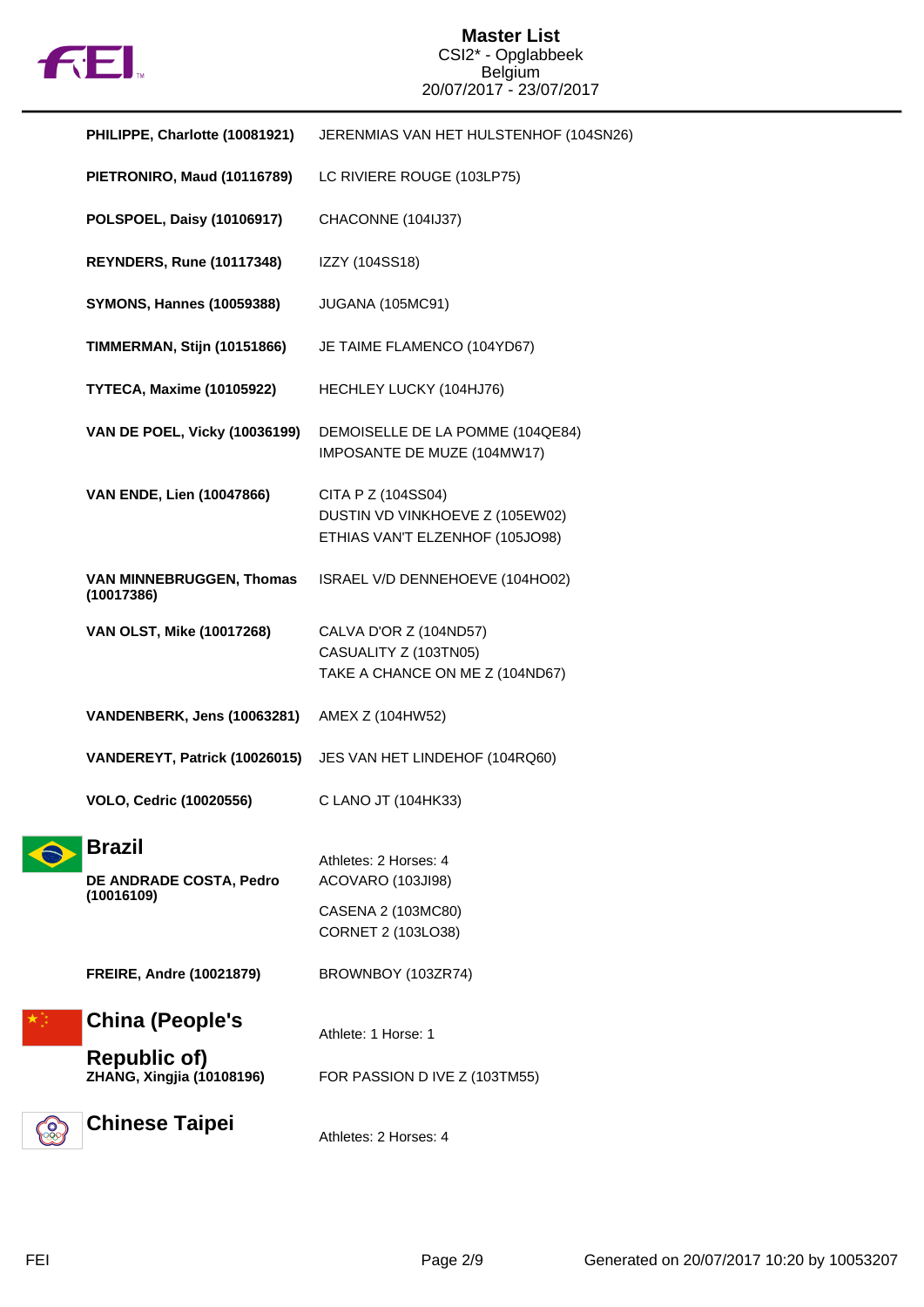|     | $f$ to $f$                                                                                   | <b>Master List</b><br>CSI2* - Opglabbeek<br>Belgium<br>20/07/2017 - 23/07/2017               |
|-----|----------------------------------------------------------------------------------------------|----------------------------------------------------------------------------------------------|
|     | <b>HSIEH, Ping-Yang (10108135)</b>                                                           | FOREVER VAN'T HOFKEN (104CP77)<br>JUST ENERGIE (105OC80)                                     |
|     | <b>WONG, Isheau (10017100)</b>                                                               | ARIA G (103CV32)<br>ZADARIJKE V (102WM64)                                                    |
|     | <b>Czech Republic</b><br>AUGIER DE MOUSSAC, Charlotte JULES VERNE DB (104TO07)<br>(10009582) | Athletes: 4 Horses: 6                                                                        |
|     | <b>DOLEZAL, Filip (10028223)</b>                                                             | EXCLUSIVE DEMETER (105SV02)<br>REASON DE GANAD (105OJ17)                                     |
|     | SIMA, Jaroslav (10041574)                                                                    | CHAPEAU BB Z (104GC34)                                                                       |
|     | <b>SOBICHOVA, Lada (10071336)</b>                                                            | L'AMOUR (104JV40)<br>LORD D OR (103TP62)                                                     |
|     | <b>Denmark</b>                                                                               | Athletes: 2 Horses: 4                                                                        |
|     | <b>HJORTH, Trine (10140122)</b>                                                              | ATLANTA 524 (104YV96)                                                                        |
|     | LINDENBERG, Christoffer<br>(10025903)                                                        | CALL ON ME 6 (105IZ80)                                                                       |
|     |                                                                                              | LUKE 120 (103VF12)<br>TRISCHAS GIRL (103CY50)                                                |
|     | <b>Egypt</b><br>IKRAM, Abdelrahman (10081957)                                                | Athlete: 1 Horses: 3<br>CLARIN 7 (104NZ81)<br>JORDAN GIRL Z (103TU01)<br>ZIDANDE P (102WC60) |
|     | <b>Estonia</b><br><b>KENDER, Kullo (10024331)</b>                                            | Athletes: 2 Horses: 6<br>ARTAS (103GP70)<br>COOPER (104JT07)<br><b>STRIGA (105LQ57)</b>      |
|     | ROSENBERG, Renek (10068420)                                                                  | FRED (104JT17)<br>HELIOS DE MUZE (103ZN14)<br>TORPILLE DU BANNEY (104FJ94)                   |
| FEI | <b>FEI Flag</b>                                                                              | Athletes: 4 Horses: 5                                                                        |
|     | AL AWADHI, Abdullah (10093546) ELVIS 21 (104QC74)                                            |                                                                                              |
|     | AL KAZEMI, Shaker (10093692)                                                                 | DULFINA (104XI64)                                                                            |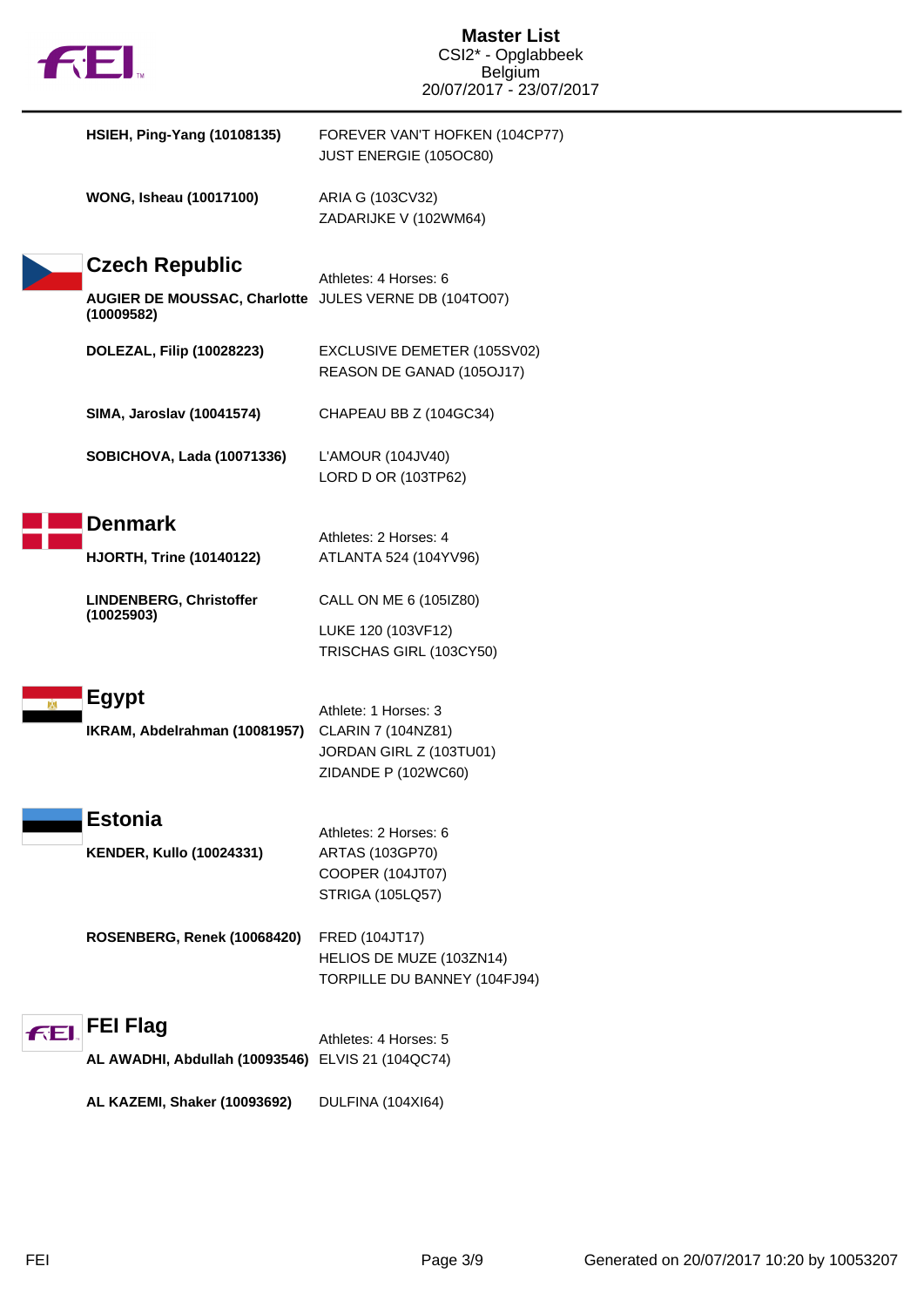|  |  | N |
|--|--|---|
|  |  |   |

| AL SABAH, Sheikh Yousuf                              | <b>FEMKE EC (104CN19)</b>                                        |  |
|------------------------------------------------------|------------------------------------------------------------------|--|
| (10048062)                                           | UNE DE L'OISELIERE (104Cl22)                                     |  |
| ALANNAZ, Ahmad T F A<br>(10122780)                   | D'UKASE (103GX57)                                                |  |
| <b>France</b>                                        | Athletes: 7 Horses: 14                                           |  |
| <b>BROUCQSAULT, Bruno</b><br>(10000451)              | CRACK DE LA BONN Z (105Cl92)                                     |  |
|                                                      | METEOOR (104EZ82)                                                |  |
| COTTEAUX, Axelle (10113318)                          | D CUMANO'S SON BW (104HH30)                                      |  |
| HANQUINQUANT, Tony (10077643) CHACCO ROUGE (103QT40) | SULTANE DES IBIS (103MD02)<br>VARENTA GEM (104XE86)              |  |
| MARCOTTE, Valentin (10035878)                        | I'M QUITE BRIGHT (103ZT80)<br>TRENTIN MEVA (104UA70)             |  |
| MATHIEU, Louise (10087702)                           | SANTOS (104EZ80)<br>UNE DAME DE LA TOUR (104IB27)                |  |
| MAUPILER, Robinson (10062429) ATTITUDE Z (104HP48)   | HEMINGWAY VAN DE PADENBORRE (103MN30)                            |  |
| REBOTTON, Thomas (10104917)                          | CAMPINA (105DI83)<br>CONTE DU ROUET (105DI82)                    |  |
| Germany                                              | Athletes: 15 Horses: 33                                          |  |
| BALKENHOL, Malin (10108457)                          | CRISTIANO Z (105GN93)                                            |  |
| EHNING, Johannes (10001771)                          | CARAMIA 25 (104CV19)                                             |  |
|                                                      | CASSITO DEL DIABLO (103LP54)<br>INDORADO VAN ' T HEIKE (104NO98) |  |
| <b>ENGBERS, Stefan (10061672)</b>                    | Q 7 (104EV62)<br>TALENT CARNEVILLE (104IZ45)                     |  |
| <b>FROMBERGER, Jan-Pierre</b><br>(10001707)          | TEMPO ROYAL (103PU75)<br>CHUCK BASS 2 (104YH49)                  |  |
| GERFER, Isabelle (10080542)                          | ABARLO (103NZ65)<br>IRONIE DU BOIS HALLEUX (105AR48)             |  |
| HEITKEMPER, Sven (10073952)                          | <b>CLEMENS 45 (103XC17)</b><br>LACOSTE G.D. (105KI28)            |  |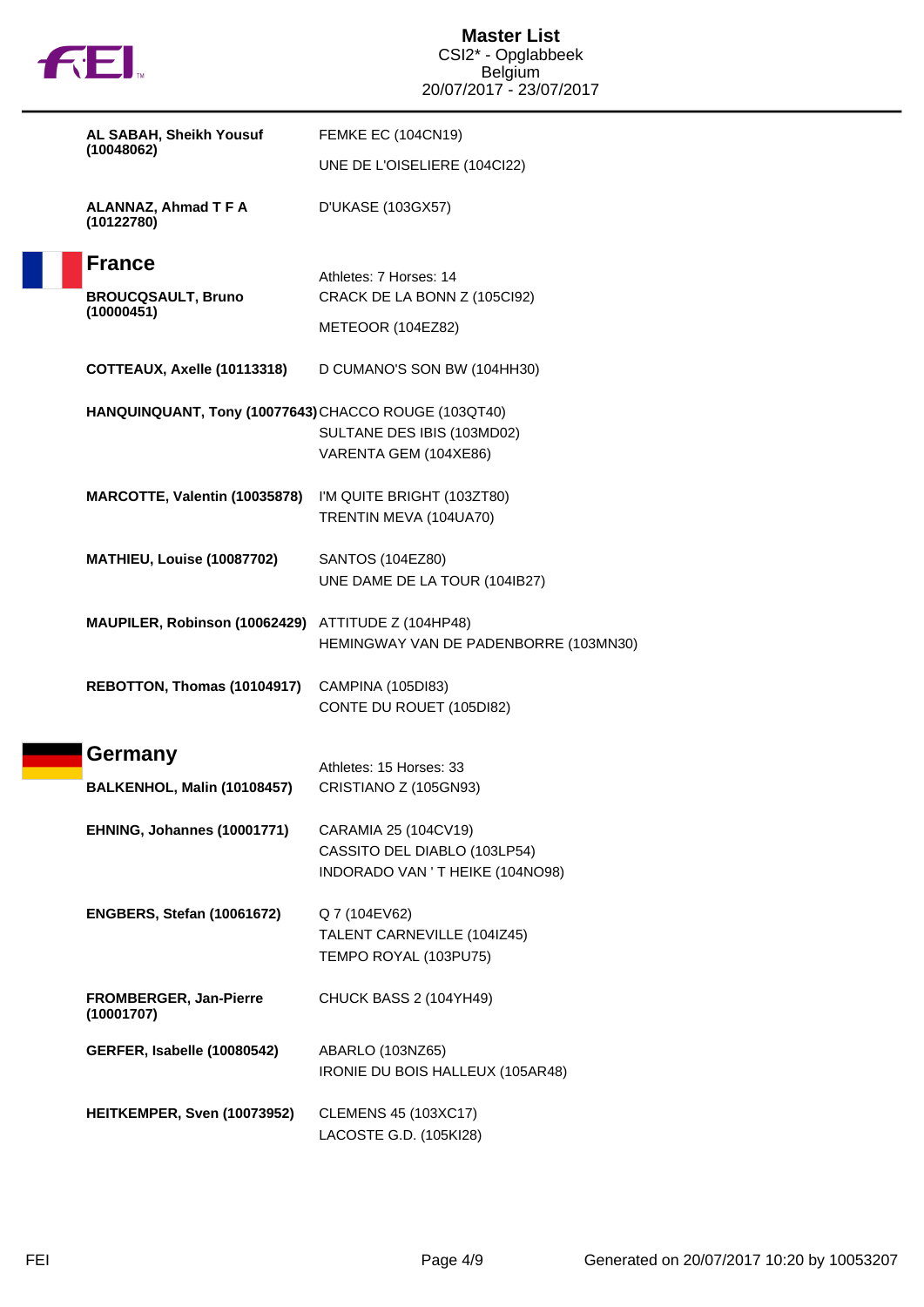

|                       | <b>HILBERT, Jens (10111749)</b>                        | CHACCO 27 (104BK79)<br>GUESS 6 (103YN83)<br>ICEMEN DE PAEP (104UP61)                     |
|-----------------------|--------------------------------------------------------|------------------------------------------------------------------------------------------|
|                       | <b>HOLZ, Thomas (10017377)</b>                         | COLMAN'S BIGFOOT (105MX86)<br>CORAL SPRINGS (103IH29)<br>PBM CATOKI'S SON (104AG57)      |
|                       | KLÄSENER, Christopher<br>(10038007)                    | CATCH ME (104OI08)<br>DEN DEKKER (105PD15)                                               |
|                       | LITTERSCHEIDT, Marco<br>(10075504)                     | HINDE VAN DE MOLDERVELDEN (105IV55)<br>NANCY 376 (105RQ66)                               |
|                       | LÜNEBURG, Nisse (10017156)                             | <b>CALL ME SOX (104BO12)</b><br>CONTINUITY (104WX20)<br>WESTBRIDGE (102UY89)             |
|                       | <b>SCHMITZ, Uwe (10054790)</b>                         | BEL AIR 2 (104FN52)<br>CORENTO (104VX18)<br>CORONAS 2 (103PL36)                          |
|                       | <b>TITSCH, Carsten (10141399)</b>                      | MACCARIO B (105KU02)<br>OREAL DES ETAINS Z (103ET37)<br>UGAULIN DU BOSQUETIAU (102WF44)  |
|                       | VOGT, Anna Louisa (10115167)                           | GUTIERA (103DR54)                                                                        |
|                       | <b>WIRTHS, Marc (10002118)</b>                         | LORD 1084 (103IO67)                                                                      |
| $\blacktriangleright$ | <b>SIZ</b> Great Britain<br>BENTERMAN, Nick (10008722) | Athletes: 7 Horses: 14<br>ADORUS (105ON36)<br>CARTOBET (105OE04)<br>FRAU ANTJE (105HR64) |
|                       | <b>BURCHMORE-EAMES, Abbe</b><br>(10041001)             | BOOMING BLUE Z (103VP25)<br>CASTI ANEIRA (104EV44)<br><b>RUBYS (102UM28)</b>             |
|                       | <b>GORDON, Elliott (10028627)</b>                      | CORAVELLE (103XV05)                                                                      |
|                       | <b>HOPKINSON, Sally (10069393)</b>                     | ETAHGRAVIN (105EK24)<br>TEMPLE MARPLE (104IT91)                                          |
|                       | MARSH, Jaime (10066203)                                | SULTAN DU BRISEY (104MV96)                                                               |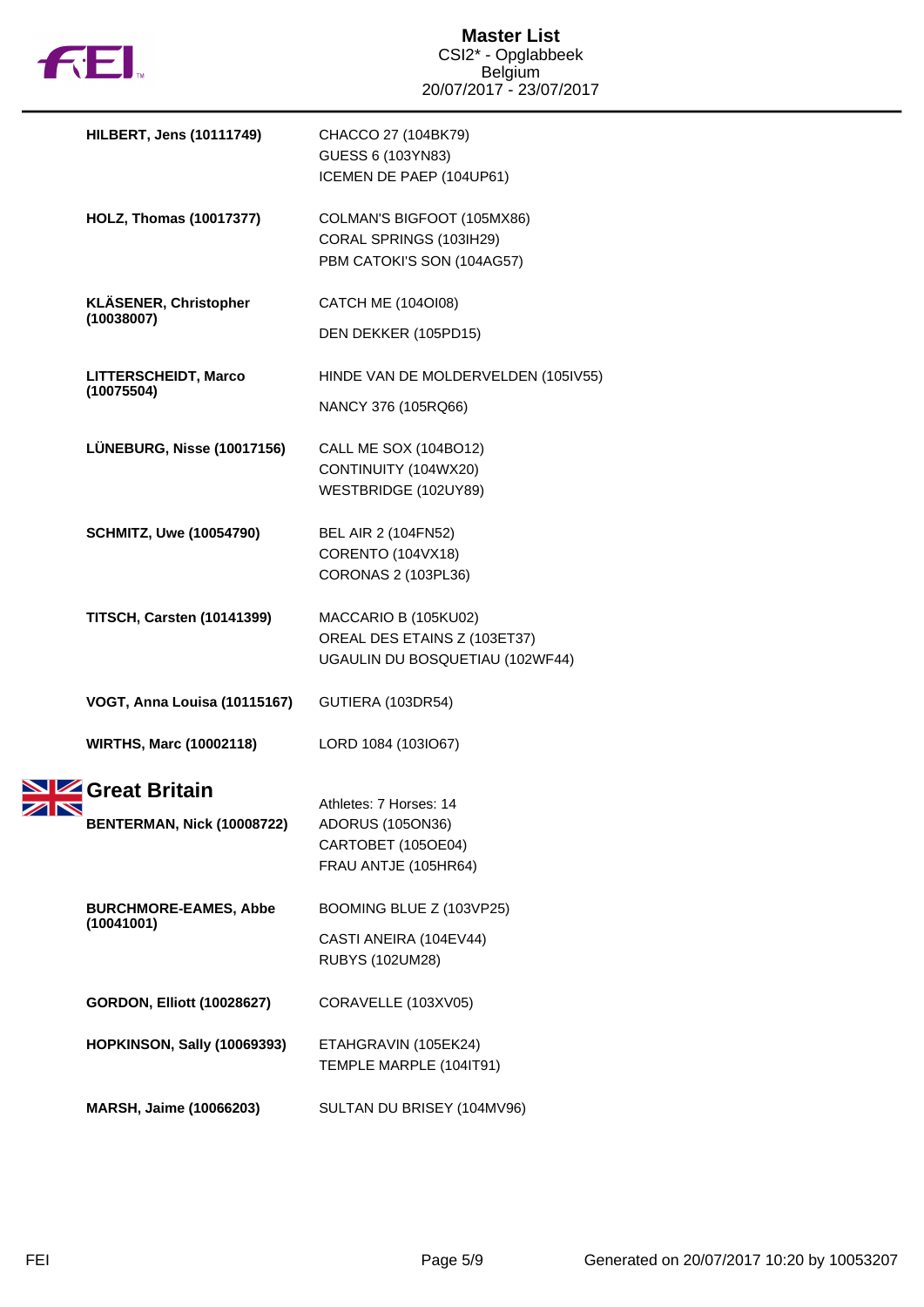| TEI.                                                                 | <b>Master List</b><br>CSI2* - Opglabbeek<br><b>Belgium</b><br>20/07/2017 - 23/07/2017                                          |
|----------------------------------------------------------------------|--------------------------------------------------------------------------------------------------------------------------------|
| <b>SALEM, Claire (10041200)</b>                                      | DIABLO FROM SECOND LIFE Z (104SA18)<br>REVANCHE D'EPIC (103ME78)                                                               |
| <b>WILKS, Anna (10058868)</b>                                        | COOPER (105GT15)<br><b>UNDICCI (102VM11)</b>                                                                                   |
| <b>Italy</b><br>CAMILLI, Emanuele (10001197)                         | Athlete: 1 Horses: 2<br>EDAMELUSIENA-VAN DE NOORDKANT (105PV97)<br>URBAN DE ROHAN (104FK14)                                    |
| Japan<br>ITO, Kanako (10148771)                                      | Athletes: 2 Horses: 4<br>AVATAR 18 (105CD38)                                                                                   |
| YOSHIZAWA, Hikari (10058479)                                         | CONRATO (104UN71)<br>CZARNY (104QU61)<br>QUINKA (105OH08)                                                                      |
| Korea (Republic of)<br>LEE, Jaekyung (10137181)                      | Athletes: 3 Horses: 4<br>BOMBAY SAPPHIRE (103AJ73)<br>TAILORMADE CASH IS KING (104RK10)                                        |
| LEE, Jongbeum (10118094)                                             | <b>BORDI</b> (105CC30)                                                                                                         |
| LIM, Seongyun (10111265)                                             | CASSANO II (103DO57)                                                                                                           |
| Latvia<br><b>PENELE, Laura (10080108)</b>                            | Athlete: 1 Horse: 1<br>DUNDAS V.D.M. (104LN27)                                                                                 |
| <b>Mexico</b><br><b>HERNANDEZ ORTEGA, Jose</b><br>Alfredo (10007628) | Athletes: 3 Horses: 5<br>GRUPO PROM CARLA COLUMNA (103RX81)<br>GRUPO PROM JIVARO (104FH72)<br>GRUPO PROM URANUS D'OR (104IS49) |
| <b>HUESCA PEREZ, Mauricio</b><br>(10087805)                          | DONA TELLIE (104ZF93)                                                                                                          |
| <b>TREVENA TAVERA, Pablo</b><br>Alexander (10128432)                 | CURRABAWN CRAZY DAISY (105HZ72)                                                                                                |
| <b>Netherlands</b><br><b>BIESSEN, Ivo (10018934)</b>                 | Athletes: 9 Horses: 15<br>CARDINO DU SEIGNEUR (104ZP48)                                                                        |
| <b>CARIS, Nicole (10031511)</b>                                      | W DIVA ROSA MFS (103TJ27)                                                                                                      |
| COUMANS, Gabriel (10006293)                                          | COCO BLUE DE LUI (104UB87)                                                                                                     |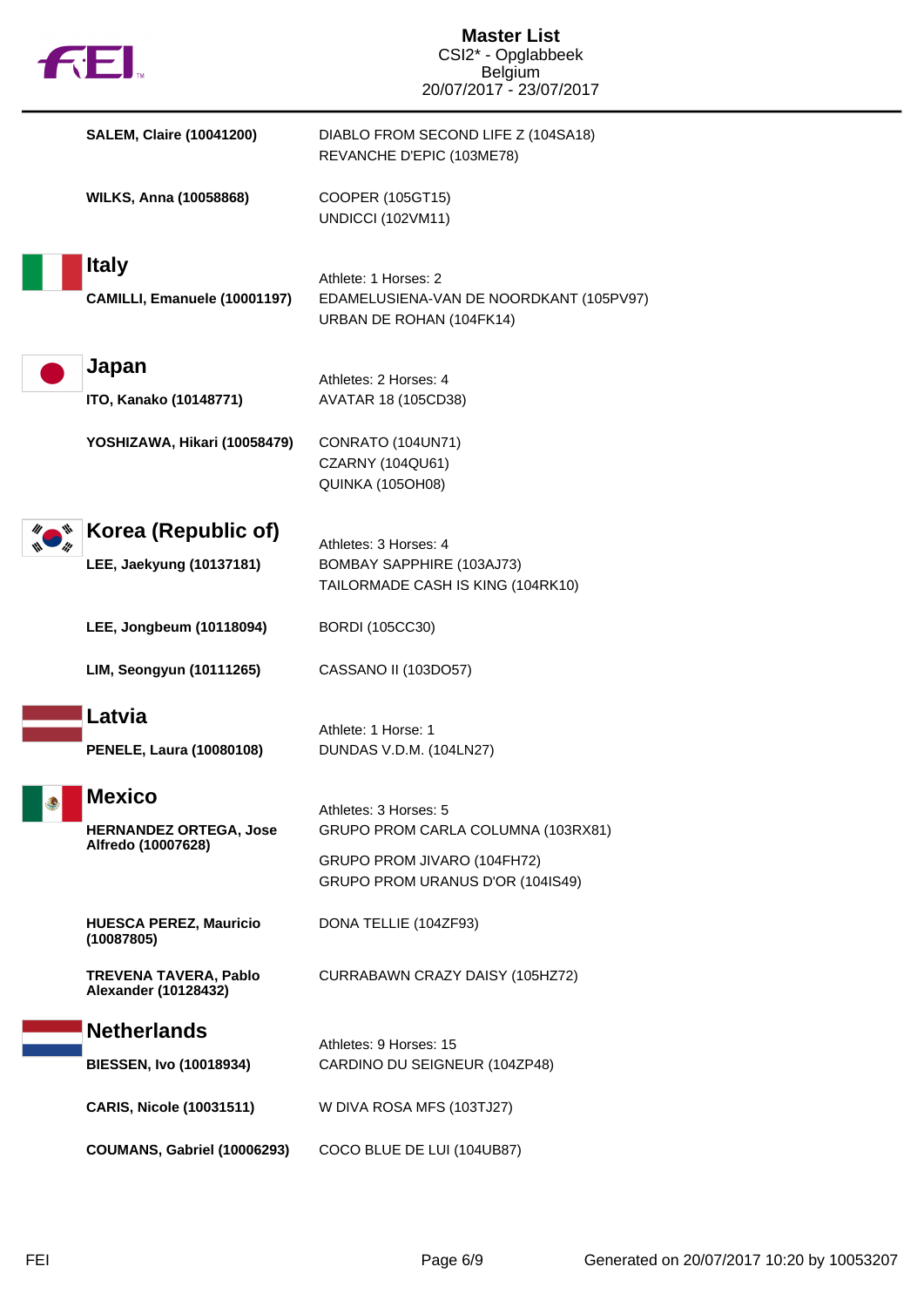

|          | <b>HOFFMANN - FENTEN, Reggy</b><br>(10002603)               | CRANILLI (104PZ51)                                                                              |
|----------|-------------------------------------------------------------|-------------------------------------------------------------------------------------------------|
|          | <b>KERSTEN, Lars (10082731)</b>                             | DOBBEY (105CW90)<br>DORA DE NESS (105CZ60)<br>H-CASSINO (105KG39)                               |
|          | <b>ROUERS, Floor (10155509)</b>                             | CHICKY MICKEY (105SN45)                                                                         |
|          | UYTENDAAL, Pascal (10002470)                                | DE UNO (105BV53)                                                                                |
|          | VAN GERWEN, Jody (10018935)                                 | <b>ACTION P (103OF45)</b><br>INEBELLE VAN 'T WELTHOF (105HT92)<br>VICTORY'S COMMODORE (104NG22) |
|          | <b>VOORN, Vincent (10003048)</b>                            | BILLY ON ICE (104EY65)<br>DANTE (104FL02)<br>QUINLAN (103LV78)                                  |
|          | <b>Norway</b><br>HATTELAND, Cecilie (10006742)              | Athletes: 2 Horses: 5<br>CLIPPER DU HAUT DU ROY (104LG12)<br>LA CARINA Z (105CC24)              |
|          | SKOLLERUD, Marit H. (10024502) DUBLIN VAN OVERIS (103XU26)  | LADY Z (104FG64)<br>STALYPSA (104XG07)                                                          |
|          | <b>Portugal</b><br>BOURBON, Gonçalo (10019051)              | Athlete: 1 Horses: 2<br>ARTIST VH MARIENSHOF Z (105IR80)<br>CALORIE VH MARIENSHOF Z (104YB59)   |
|          | Romania<br>RUXANDARIU, Luca (10015583)                      | Athlete: 1 Horse: 1<br>D'UTOPIE B (104ZI59)                                                     |
|          | <b>Russian Federation</b><br><b>MAJOROV, Kir (10034308)</b> | Athlete: 1 Horse: 1<br>JUSTIN GUZZI VAN'T ASSCHAUT (105ON28)                                    |
| الالجهاز | Saudi Arabia (Kingdom                                       | Athletes: 2 Horses: 4                                                                           |
|          | of)<br>AL DUHAMI, Ramzy Hamad<br>(10009790)                 | CEDAN (103WY91)                                                                                 |
|          |                                                             | HIGH QUALITY J (104FC06)<br>TED (104JW19)                                                       |
|          | <b>BABAN, Sara (10036336)</b>                               | DEEJAY (104CU76)                                                                                |
|          | Slovenia                                                    | Athlete: 1 Horses: 2                                                                            |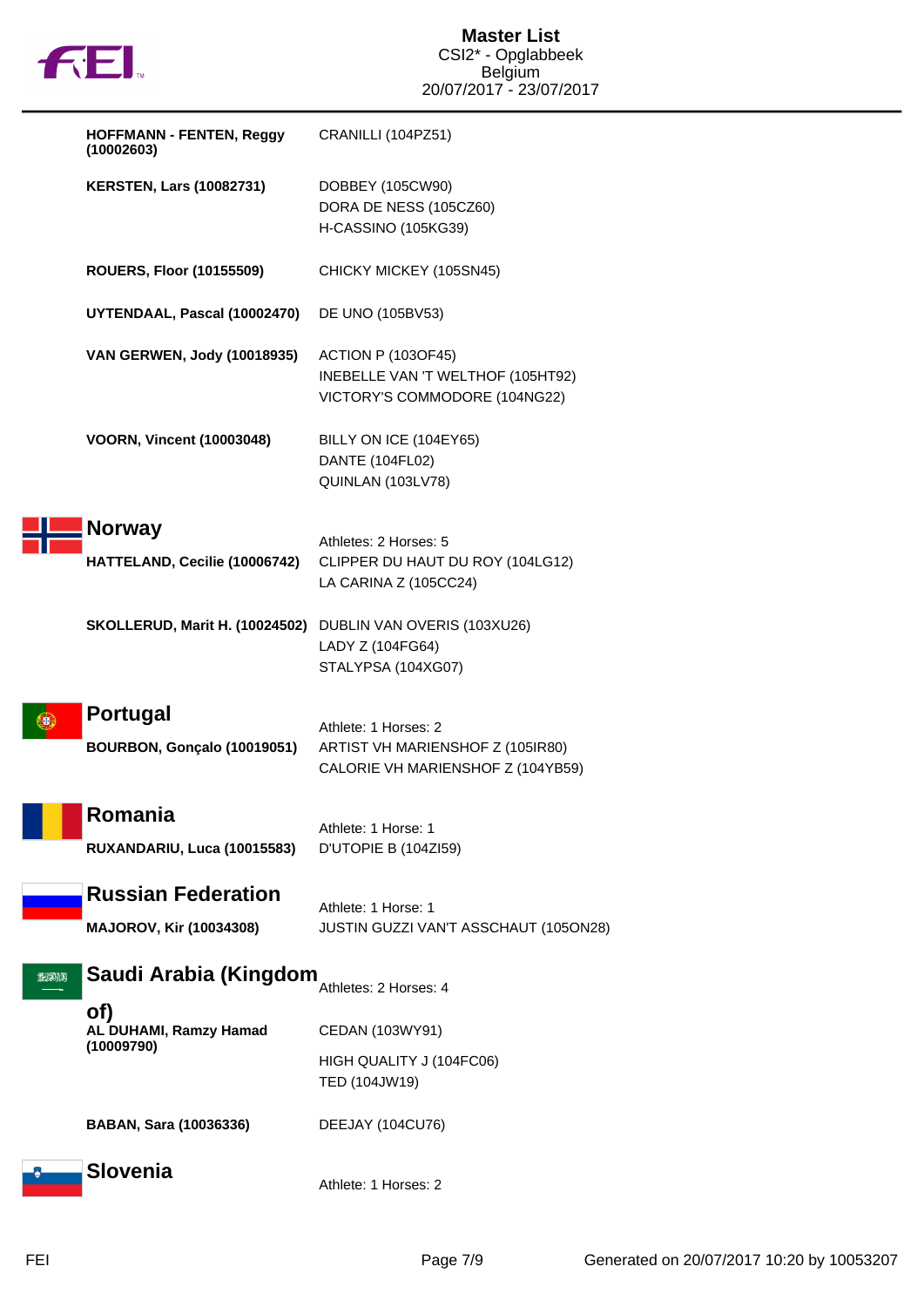|  | TΜ |
|--|----|
|  |    |

| <b>TRAVNER, Hana (10019673)</b>                                          | SINGULON (105JB01)<br>URICANE DU TONNERRE (105GI92)                                                                  |
|--------------------------------------------------------------------------|----------------------------------------------------------------------------------------------------------------------|
| <b>Spain</b><br><b>AIZPURUA QUIROGA, Mikel</b><br>(10131730)             | Athletes: 5 Horses: 9<br>CARTANYA (104FN01)<br>ROXANE DE LA BERANGER (104UE26)                                       |
| ESCOBAR, Luis Jesus (10002075) COUNSELOR (103YN79)                       | ZANZIBAR (103ON32)                                                                                                   |
| FERNANDEZ SANCHEZ, Alejandro TOPAZE DU LANDAIS (104OB91)<br>(10003514)   |                                                                                                                      |
| <b>GABARRON JIMENEZ, Jaime</b><br>(10076546)                             | CALLIMERO 24 (103WP81)<br>SUPREME DU MILON (104LB05)                                                                 |
| <b>MENDES ANASAGASTI, Antonio</b><br>(10016965)                          | CARO (104KI92)<br>MONTENEGRO TAME (FRA43008)                                                                         |
| <b>Sweden</b><br>AXELSSON, Annika (10039932)                             | Athletes: 4 Horses: 11<br>EKILLY VAN DE HORST (105MJ85)<br>INDIANA VAN KLAPSCHEUT (105IP79)<br>QUINLOUETTE (104NM18) |
| LICKHAMMER, Erika (10008468)                                             | BONAIRE (103YW60)<br><b>EDETTE (105IR75)</b><br>JAZOU VAN HET NERENHOF (104GT98)                                     |
| WESTBORG, Sofia (10071364)                                               | CADANCE Z (105EF89)<br>CENTA VH KOSTERHOF Z (105BJ53)<br><b>VICTOR (104OR88)</b>                                     |
| <b>WIDMARK, Linn (10015771)</b>                                          | CATRIEN Z (103FF43)<br><b>VILDA (105BM88)</b>                                                                        |
| Turkey<br><b>CELIKKOL, Emre (10045750)</b>                               | Athlete: 1 Horses: 3<br>ARDCO HERO (1030X87)<br>TETSKE A Z (105HD80)<br>TRISTAN A Z (104RN18)                        |
| <b>United Arab Emirates</b><br>AL RUMAITHI, Moh'd Shafi H.<br>(10059620) | Athlete: 1 Horses: 2<br>CILYDI (103XH45)<br>DOXANNE B (104HW29)                                                      |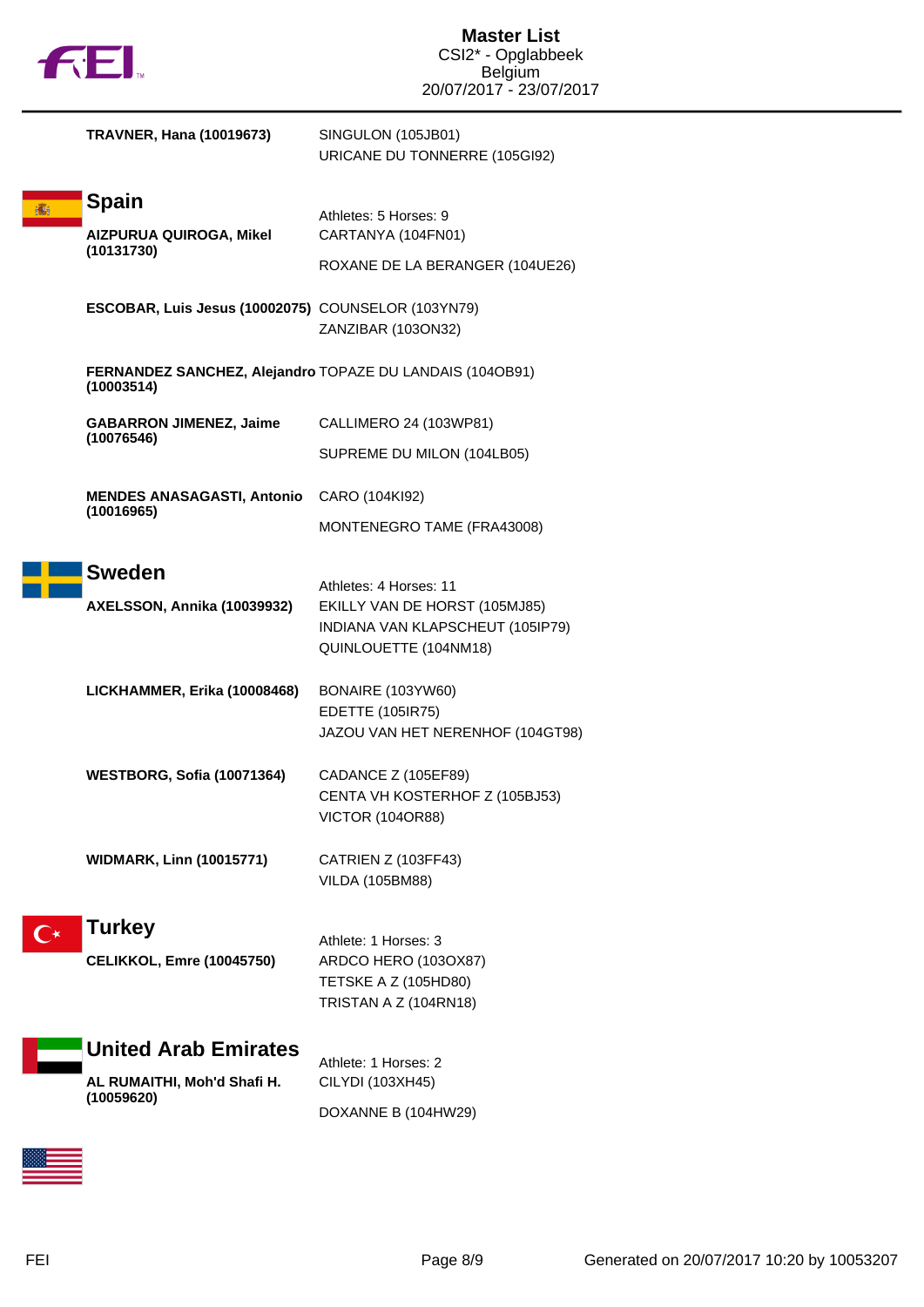

## **United States of**

Athlete: 1 Horses: 3

**America SHERMAN, Randy (10012020)** CENTER FOLD (104WN41)

S & L COCODRILLE (104VJ39) ZAFIRA (104AC26)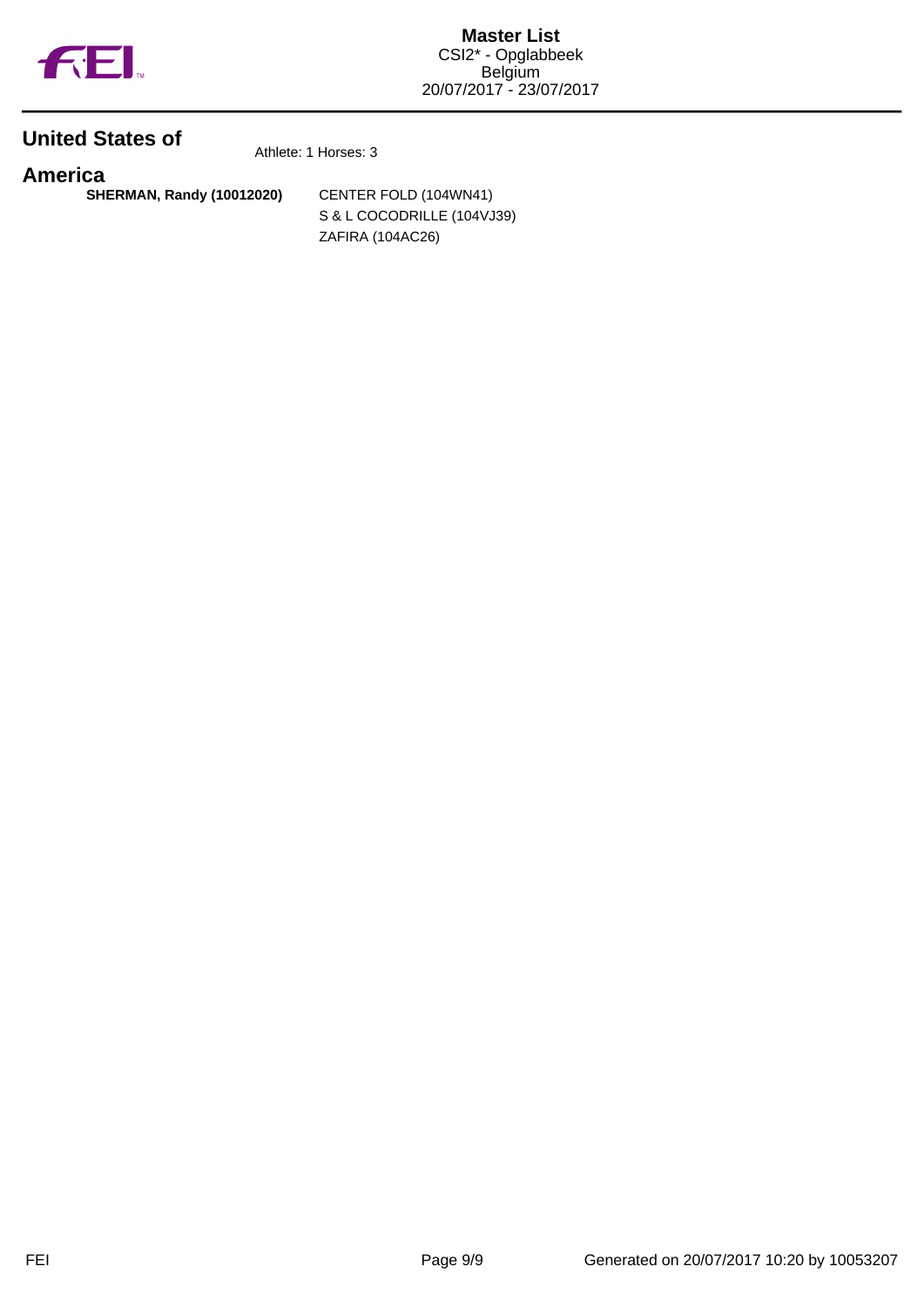

Countries: 18 Athletes: 54 Horses: 67

| <b>Belgium</b>                    |                                                                 |
|-----------------------------------|-----------------------------------------------------------------|
| <b>BASTIAENS, Marc (10036190)</b> | Athletes: 17 Horses: 22<br>LUCKY V/H YZEREN LINDENHOF (1050042) |
| BERRITTELLA, Ugo (10034694)       | BRESIL DE RIVERLAND (105AG80)                                   |
| <b>BONET, Marie (10092565)</b>    | CELIO Z (105BJ66)<br>GAMINE (103UP62)                           |
| BOYEN, Jan (10117296)             | DUBAI DU HOUSSOIT (104GC91)                                     |
| COX, Karel (10006817)             | GENTLEMAN (103JP97)                                             |
| DEHIN, Rodolphe (10155108)        | ESCORTE GIRL BY WISBECQ (104QD73)                               |
| DRIESSEN, Maarten (10082160)      | CHIC HIN D HYRENCOURT (103XN27)<br>ESPRESSO VK (104XD40)        |
| MERTENS, Charlotte (10095439)     | JAMES BONT (104XO48)<br>KAPSONES S (105DL63)                    |
| <b>MERTENS, Hanne (10015742)</b>  | FLOWENA (105DL75)                                               |
| PHILIPPE, Charlotte (10081921)    | AFIDELITY Z (105OT59)                                           |
| PIETRONIRO, Maud (10116789)       | <b>ENNIYA (105ON18)</b><br>IDEAL VAN'T PALMENHOF (104TT25)      |
| <b>SERVAIS, Alex (10118935)</b>   | JUDGE HOF TER ZEEDYCKE (105EC37)                                |
| SERWY, Sam (10155398)             | KALIN DU TRIMBLEU (104QF80)                                     |
| VAN ENDE, Lien (10047866)         | <b>OLIVER P Z (105EW00)</b>                                     |
| VERVLOET, Simon (10059430)        | <b>JARAMIS (105SN29)</b>                                        |
| <b>VOLO, Cedric (10020556)</b>    | VOLTAIRE DU HASARD (105NT83)                                    |
| <b>WUIJTS, Birgit (10116235)</b>  | CASH QAI (105NC83)<br>I'M LOVIN IT (104WK56)                    |
| <b>Chile</b>                      |                                                                 |
| NOVION, Alejandra (10054670)      | Athletes: 2 Horses: 2<br>ROYAL FLUSH U (105MK15)                |
| <b>NOVION, Carmen (10054671)</b>  | TONERS OKEANIS (104IW80)                                        |
| <b>Czech Republic</b>             |                                                                 |

Athlete: 1 Horse: 1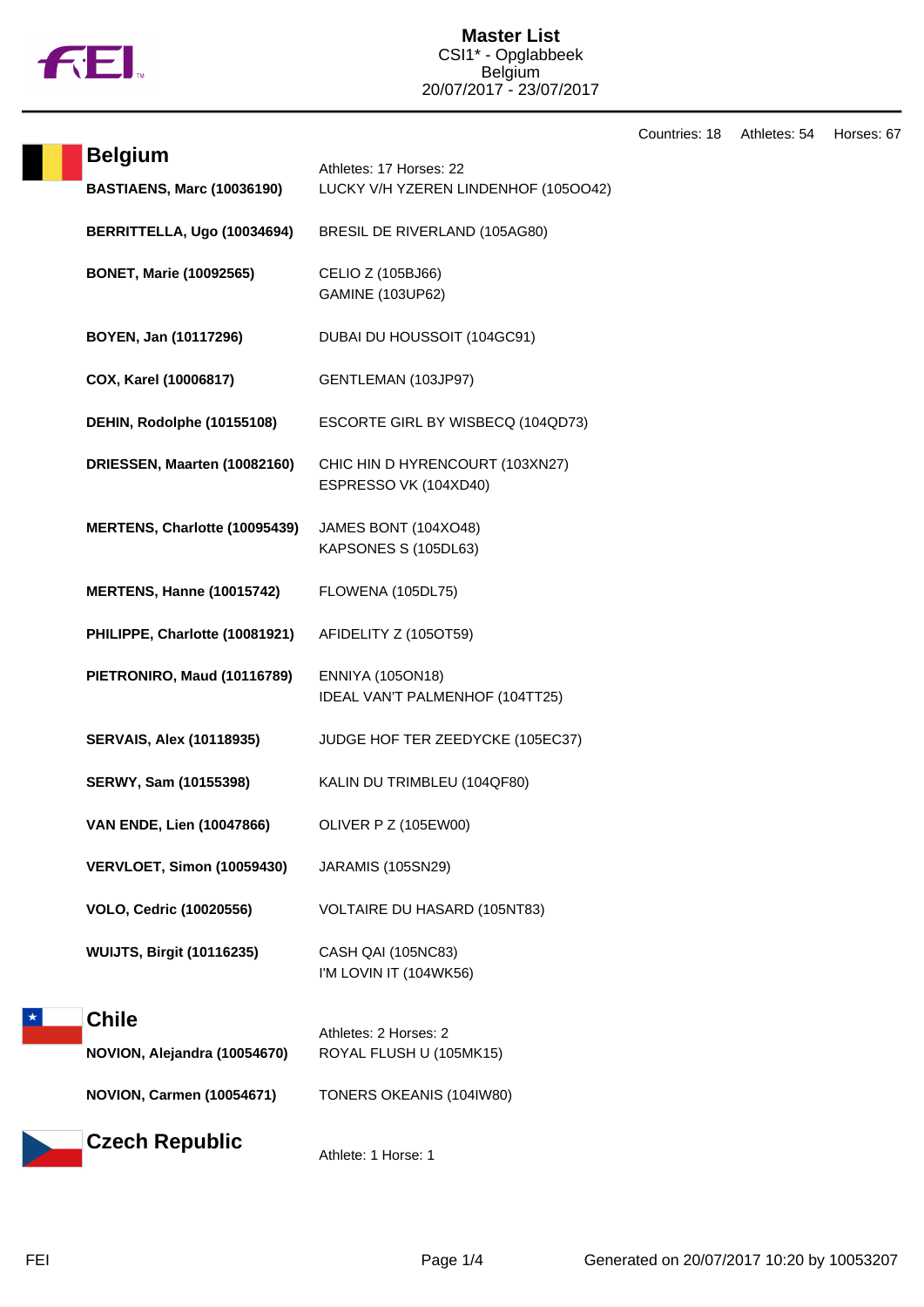

|    | PAJTLOVA, Kristyna (10130341)                          | KAIZAR - A (105GZ09)                                           |
|----|--------------------------------------------------------|----------------------------------------------------------------|
|    | <b>Estonia</b><br>MARK, Jürgen (10142665)              | Athlete: 1 Horse: 1<br>ZOE (105HK48)                           |
| fЕ | <b>FEI Flag</b><br>AL FUZAE, Abdulrahman<br>(10033676) | Athletes: 5 Horses: 5<br>AMBITION (105JF53)                    |
|    | AL MARZOOQ, Ghanimah<br>(10081049)                     | UKKEPUK VH MARIENSHOF (104SC28)                                |
|    | <b>AL OTHMAN, Latifa (10081052)</b>                    | KAJASZO MOLOKAI (104FZ19)                                      |
|    | <b>ALMARSHOOD, Kady W S N</b><br>(10154262)            | DARENA (105SN49)                                               |
|    | <b>BENESSA, Mohammad A S</b><br>(10154265)             | <b>ESPRIT (105SN48)</b>                                        |
|    | <b>France</b>                                          | Athletes: 3 Horses: 4                                          |
|    | COTTEAUX, Axelle (10113318)                            | SCORPIO D'EPIC (103ZG04)                                       |
|    | <b>COUTUREAU, Bruno (10060392)</b>                     | BAKANA DE BEAUFOUR (105QK84)<br>CASANOVA DE BEAUFOUR (103KN59) |
|    | MARCOTTE, Valentin (10035878)                          | UNKA SENTON ANDYL (105ES95)                                    |
|    | Germany<br>FROMBERGER, Jan-Pierre<br>(10001707)        | Athletes: 8 Horses: 10<br>LAYALY (105RW15)                     |
|    | HEITKEMPER, Sven (10073952)                            | QUERCUS VD MESPEL (104LI13)                                    |
|    | <b>HOLZ, Thomas (10017377)</b>                         | LONGORIA (103RL68)                                             |
|    | JUNG, Anna-Carina (10152281)                           | CABALERO 12 (105PW67)<br>NERO 364 (102PJ22)                    |
|    | <b>KAMPS, Theresa (10022305)</b>                       | LADY LULU 2 (105PF64)                                          |
|    | MANDEL, Anne Sophie (10143351) CESALETTO (103LU55)     |                                                                |
|    | VOGT, Anna Louisa (10115167)                           | <b>AVANTI (103IT00)</b><br><b>RAINERS (105GZ48)</b>            |
|    | <b>WIRTHS, Marc (10002118)</b>                         | <b>CARINO B (104LQ77)</b>                                      |
|    | Great Britain                                          | Athletes: 3 Horses: 3                                          |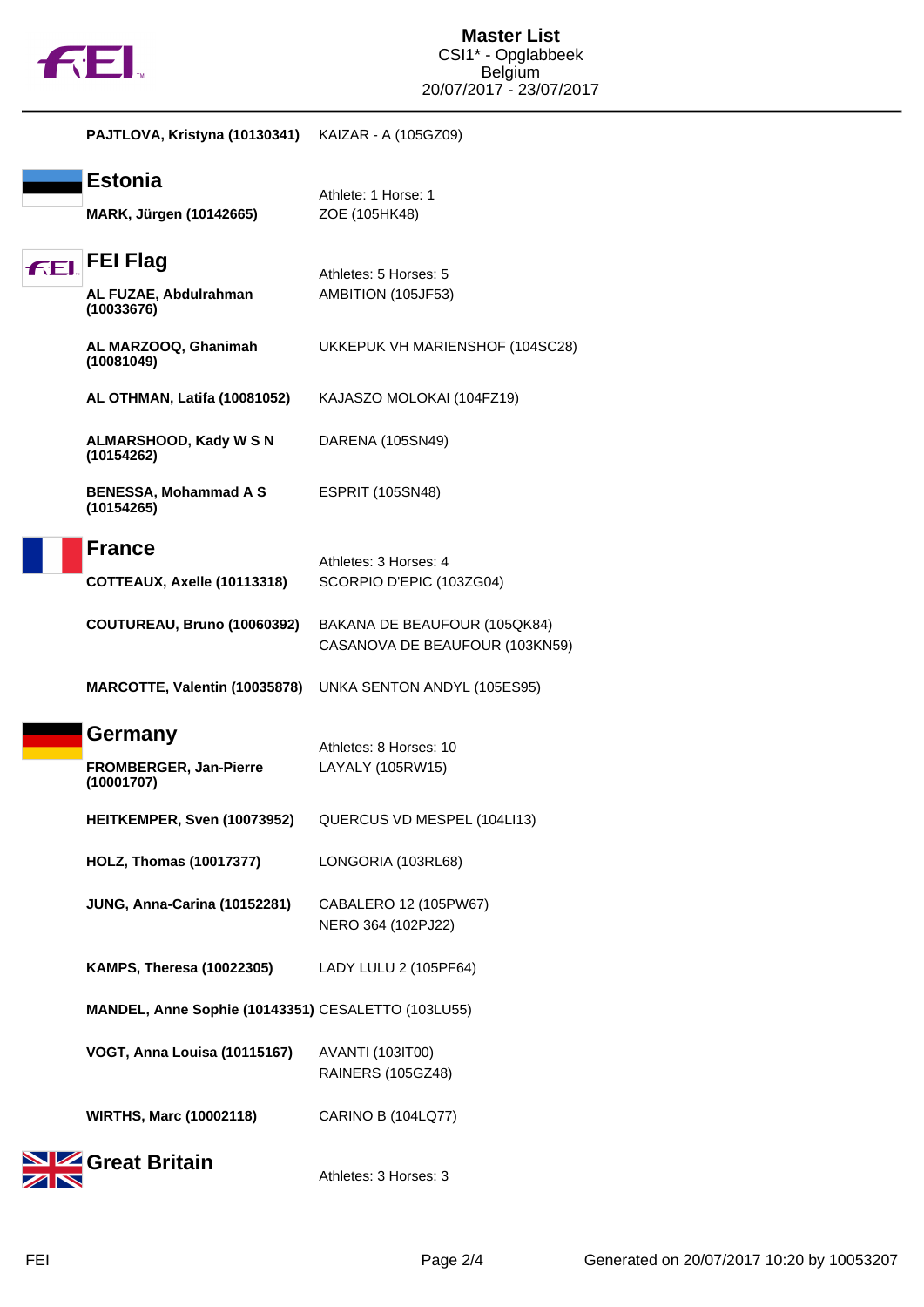|                      |                                                                     | CSI1* - Opglabbeek                                                                  |
|----------------------|---------------------------------------------------------------------|-------------------------------------------------------------------------------------|
|                      |                                                                     | <b>Belgium</b><br>20/07/2017 - 23/07/2017                                           |
|                      | <b>BURCHMORE-EAMES, Abbe</b><br>(10041001)                          | ELEONORA III (104EV46)                                                              |
|                      | <b>GORDON, Elliott (10028627)</b>                                   | CARLSON 69 (105ST37)                                                                |
|                      | <b>HOPKINSON, Sally (10069393)</b>                                  | CRYSTAL CLEAR (105RU47)                                                             |
|                      | <b>Ireland</b><br>DOOLEY, Aoife (10067766)                          | Athlete: 1 Horses: 2<br>CORNET SESSION (104JI47)<br>H DAY VAN BAREELHOF Z (105GA04) |
|                      | Japan<br>ITO, Kanako (10148771)                                     | Athlete: 1 Horse: 1<br>CHICO (104LN17)                                              |
|                      | Korea (Republic of)<br><b>JANG, Mirae (10154375)</b>                | Athlete: 1 Horse: 1<br>FUTURE 92 (104OC73)                                          |
|                      | <b>Mexico</b><br>AVILA LOPEZ, Jorge (10087608)                      | Athletes: 2 Horses: 3<br>DIOKLES (1030I44)                                          |
|                      | AVILA LOPEZ, Sonia Yorlli<br>(10087607)                             | PONTI BOY (104JW16)<br>USIDOR DE PERHET (104OS26)                                   |
|                      | <b>Netherlands</b><br><b>BIESSEN, Ivo (10018934)</b>                | Athlete: 1 Horse: 1<br>FARAYIRA VH TRICHELHOF (105NU18)                             |
|                      | <b>Spain</b><br>ESCOBAR, Luis Jesus (10002075) CORLANDOS (105QW23)  | Athletes: 2 Horses: 3<br>J'ADORE VAN'T VOORTVELD (104HI12)                          |
|                      | <b>MENDES ANASAGASTI, Antonio</b> GUELTY CL (105SM22)<br>(10016965) |                                                                                     |
|                      | <b>Sweden</b><br>LICKHAMMER, Erika (10008468)                       | Athletes: 2 Horses: 2<br>CACHGON E (105SW59)                                        |
|                      | <b>WESTBORG, Sofia (10071364)</b>                                   | FALKO VON ROCHERATH (102WV25)                                                       |
|                      | <b>Switzerland</b><br><b>BICHSEL, Nadine (10152031)</b>             | Athlete: 1 Horse: 1<br>XPOSE (105PT60)                                              |
| $\mathbf{C}^{\star}$ | <b>Turkey</b><br><b>CELIKKOL, Emre (10045750)</b>                   | Athlete: 1 Horse: 1<br>GIGANT SO (105QG95)                                          |

**Master List**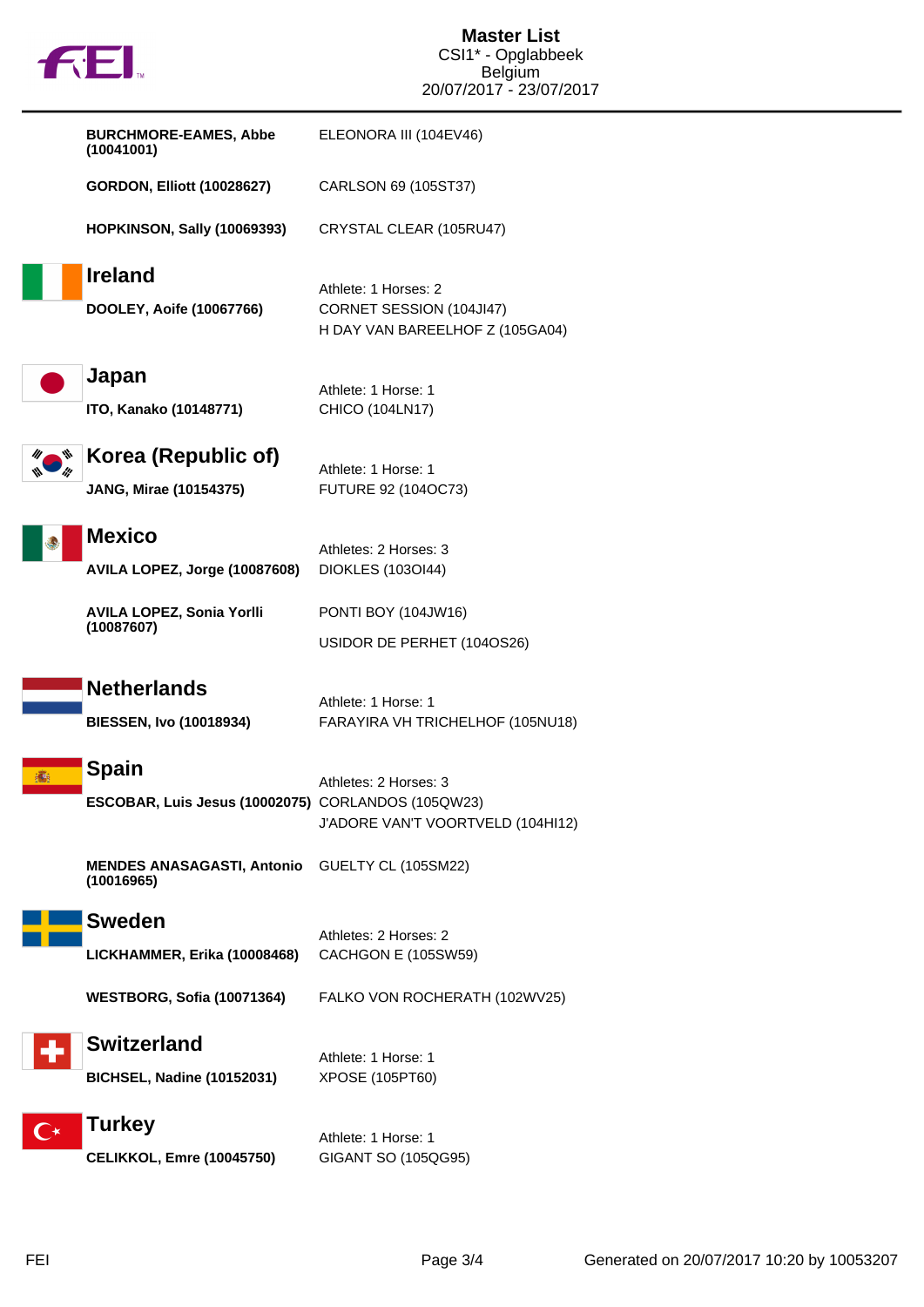



**AL MAKTOUM, Shka. Latifa (10012259)**

Athletes: 2 Horses: 4 AL BAHIE (104ZJ32)

NEW JIMMY'S (102MV56) PEANUTS DE BEAUFOUR (UAE41360)

**AL MUHAIRI, Eman Awadh Ali Saeed (10089269)**

DOUWECARA (104XC88)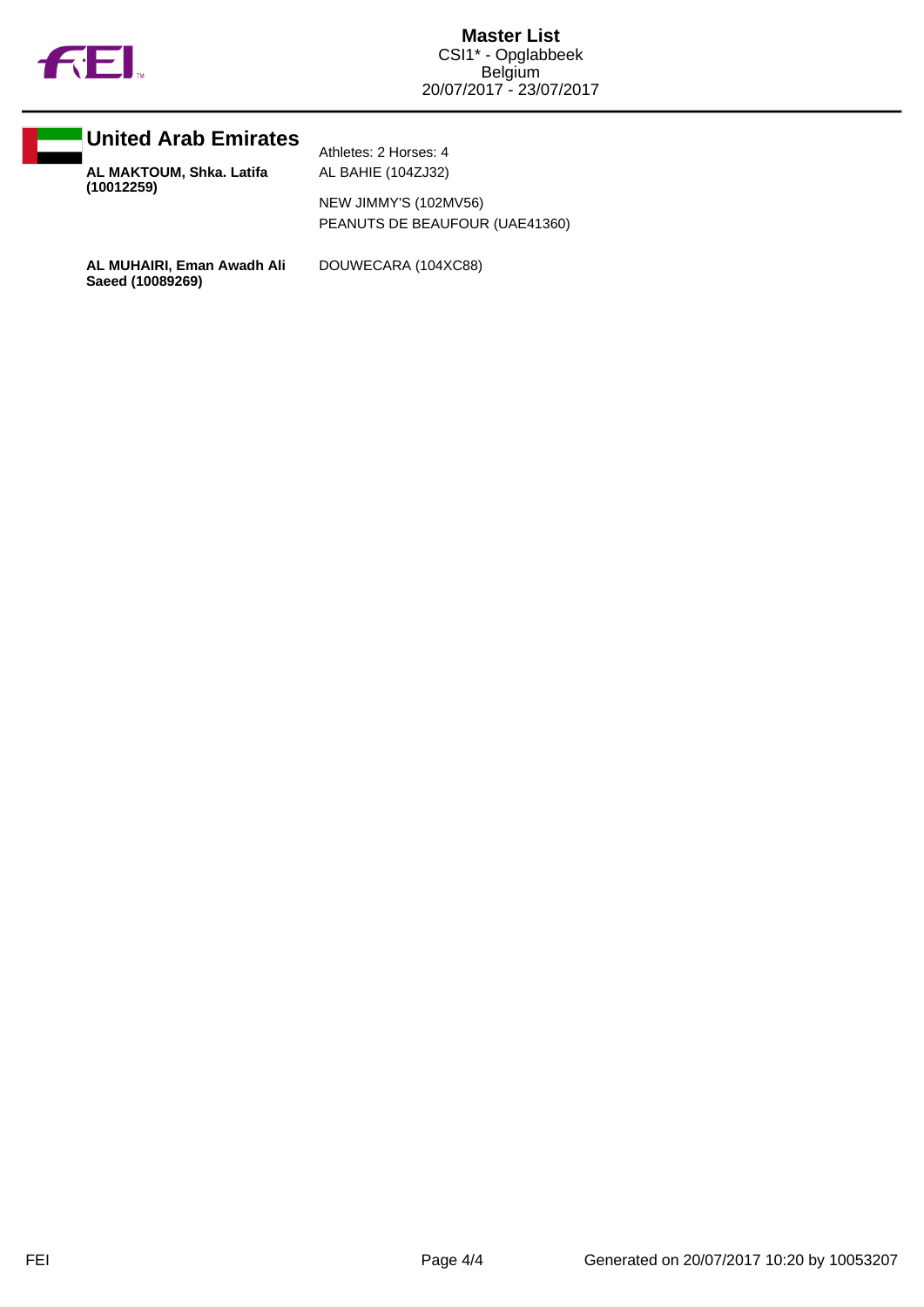

| <b>Belgium</b>                                          | Athletes: 13 Horses: 21                                                                     |
|---------------------------------------------------------|---------------------------------------------------------------------------------------------|
| AEGTEN, Wim (10006900)                                  | <b>TAMINO AZ (105OP54)</b>                                                                  |
| <b>BASTIAENS, Marc (10036190)</b>                       | MUFERO VH ASBORNEVELD Z (105SJ31)                                                           |
| BERRITTELLA, Ugo (10034694)                             | FAUT-IL DES 7 VALLONS (105LU48)<br>HEROBANTOS (105LD83)<br>QUINAO DE CHANDOR Z (104XI91)    |
| <b>BOSTEELS, Jody (10025392)</b>                        | QUILATO (104UM54)                                                                           |
| DRIESSEN, Maarten (10082160)                            | LORENTA (105LA66)                                                                           |
| <b>MEIRSSCHAERT, Christophe</b><br>(10070372)           | COLDPLAY I (105RS34)<br>NAPOLEON OF PICOBELLO Z (105QY19)<br>THINK AS PICOBELLO Z (105RS36) |
| <b>MERTENS, Hanne (10015742)</b>                        | LENNOX VD BISSCHOP (105MC87)                                                                |
| SCHRIJVERS, Yenthe (10143555) MY LORD ICARA (105OR83)   |                                                                                             |
| <b>TIMMERMAN, Stijn (10151866)</b>                      | LASSANDRA VAN DE SCHRANSHOEVE (105FD96)<br>LOLLY POP VAN HET EIKENHOF (105JT65)             |
| <b>VAN DE POEL, Vicky (10036199)</b>                    | FALDO (105FA44)<br>FRENCHY VDS (104UI43)<br>LANCASTER (105MH24)                             |
| VAN MINNEBRUGGEN, Thomas<br>(10017386)                  | KASTELLE MEMO (105JI96)<br>KOSHIN DE MUZE (105HC70)                                         |
| <b>VAN OLST, Mike (10017268)</b>                        | COOPER I Z (104YH21)                                                                        |
| VANDENBERK, Jens (10063281)                             | LOYD (105PL05)                                                                              |
| <b>Chinese Taipei</b><br><b>WONG, Isheau (10017100)</b> | Athlete: 1 Horses: 2<br>CHICO DE LLAMOSAS (104XY66)<br>SHOWTIME ADELHEID Z (105MR13)        |
| <b>Czech Republic</b><br>DOLEZAL, Filip (10028223)      | Athletes: 2 Horses: 5<br>DARKO C (105RC11)<br>KANCELLARA VAN DE LENTAKKER (105FB77)         |

Countries: 21 Athletes: 59 Horses: 93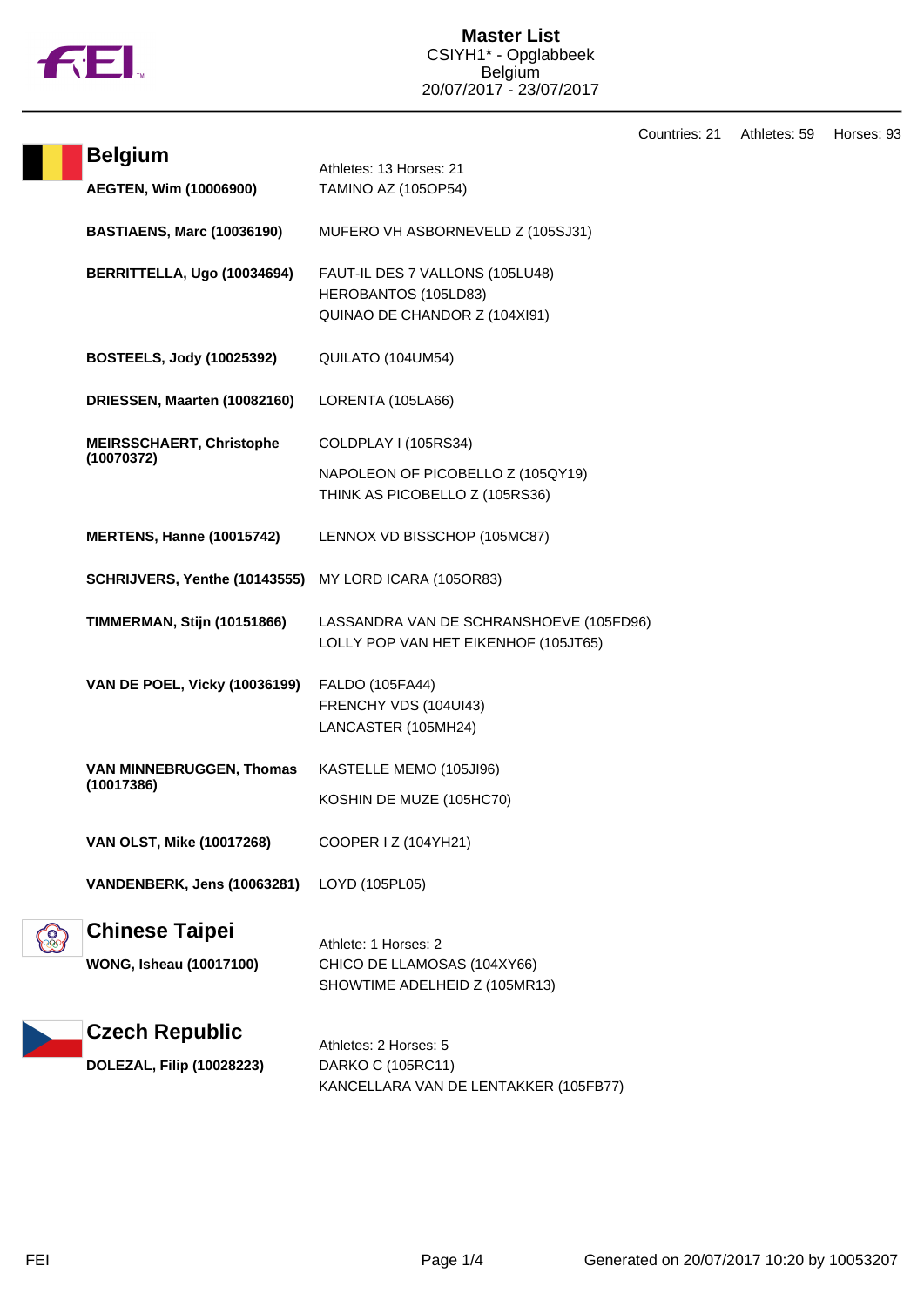|  | TМ |
|--|----|
|  |    |

**SIMA, Jaroslav (10041574)** CONCABA (105PF27)

FILOU (105PF23) LAWINE Z (ET) (105PZ08)

**Denmark**

**LINDENBERG, Christoffer (10025903)**

Athlete: 1 Horse: 1 BLONDIE KL (105DW23)

Athlete: 1 Horse: 1

Athlete: 1 Horse: 1

Athletes: 2 Horses: 3

**Egypt** Athlete: 1 Horse: 1 **IKRAM, Abdelrahman (10081957)** HOOLIGAN R Z (105SX53)

**Estonia KENDER, Kullo (10024331)** FALKENFEE BN (105HK72)

**Finland RINTALA, Petra (10071846)** MANDOLIEN 28 (105SL02)

**France**

**BROUCQSAULT, Bruno (10000451)**

**MAUPILER, Robinson (10062429)** PATCHOULI DE MUZE Z (104SX51)

ZANTA Z (105IP19)

ATHENA D'EPIC (105HV20)

## **Germany**

| .                           | Athletes: 10 Horses: 13 |
|-----------------------------|-------------------------|
| EHNING, Johannes (10001771) | VERONA 115 (105DC51)    |
|                             |                         |

**ENGBERS, Stefan (10061672)** AFGHAN (105GK40)

**FROMBERGER, Jan-Pierre (10001707)** GREATEST BOY (105JJ65) SAMURAI FI (105SO84)

**GERFER, Isabelle (10080542)** CAPITO 18 (105JH70)

**HOLZ, Thomas (10017377)** LANDPRINZESS 2 (105MX82)

GAUDI (105HM16)

STAND BY ME 14 (105FT59)

**KAMPS, Theresa (10022305)** CACHART (104YO71)

**KLÄSENER, Christopher (10038007)** GRANADA (105RX18)

**LITTERSCHEIDT, Marco (10075504)**

**LÜNEBURG, Nisse (10017156)** COCO 298 (105FW94)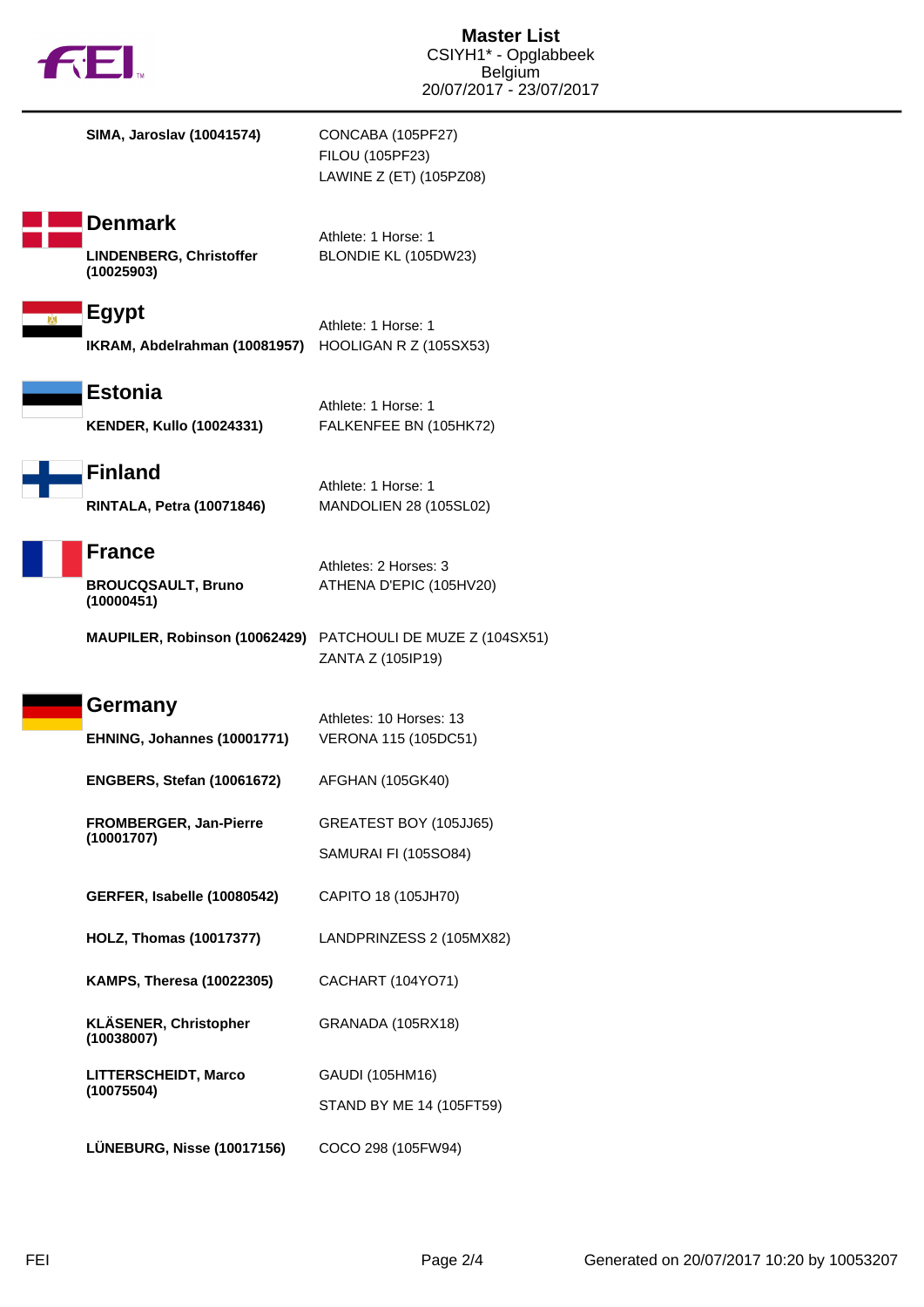| <b>TITSCH, Carsten (10141399)</b>                                           | DONNA I (105GD57)<br>FIREBALL 36 (105AM62)                                                                |
|-----------------------------------------------------------------------------|-----------------------------------------------------------------------------------------------------------|
| SIZ Great Britain<br>BENTERMAN, Nick (10008722)                             | Athletes: 6 Horses: 9<br>CHACAREW (105OE08)<br>CHACCARINO (105OE10)<br>ORLANDO VOLO (105SB42)             |
| <b>BURCHMORE-EAMES, Abbe</b><br>(10041001)                                  | HAMBERLINS VERA (105RA90)                                                                                 |
| EDWARDS, Charlotte (10116613)                                               | <b>HOT LIPS (105PZ83)</b>                                                                                 |
| <b>GORDON, Elliott (10028627)</b>                                           | CENLOUMIRO (105KN82)<br>MISTIQUE E (105SK23)                                                              |
| JOHNSEY PLUMLEY, Gemma<br>(10007904)                                        | <b>GALOTE (105JF74)</b>                                                                                   |
| <b>SALEM, Claire (10041200)</b>                                             | CHABLIS DE EROS (105AD78)                                                                                 |
| Korea (Republic of)<br>LEE, Jongbeum (10118094)<br>LIM, Seongyun (10111265) | Athletes: 2 Horses: 2<br>STAKKATO'S SPECIAL (104QV05)<br>DE LUETT 2 (105MN16)                             |
| Latvia<br>STEINBERGA, Santa (10071029)                                      | Athlete: 1 Horses: 3<br><b>BOCCA (105SL08)</b><br>CALOLA (104SJ01)<br>CHARME FROM SECOND LIFE Z (105MI46) |
| <b>Mexico</b><br><b>HERNANDEZ ORTEGA, Jose</b><br>Alfredo (10007628)        | Athlete: 1 Horse: 1<br>GRUPO PROM GABIN DU VAL DU GEER (105MD89)                                          |
| <b>Netherlands</b><br><b>BIESSEN, Ivo (10018934)</b>                        | Athletes: 6 Horses: 12<br>CLONEY'S PLEASURE (104YG45)<br>COR-LEON VD VLIERBEEK Z (105LY33)                |
| <b>CARIS, Nicole (10031511)</b>                                             | GENTLE MOLGA (105PZ56)                                                                                    |
| <b>COUMANS, Gabriel (10006293)</b>                                          | F (105DT67)<br>FLO (105IZ50)                                                                              |
| <b>HOFFMANN - FENTEN, Reggy</b><br>(10002603)                               | <b>GUCCI (105DM85)</b><br><b>HOTSHOT (105SQ61)</b><br>TARANTO VAN PAAL Z (105PZ47)                        |